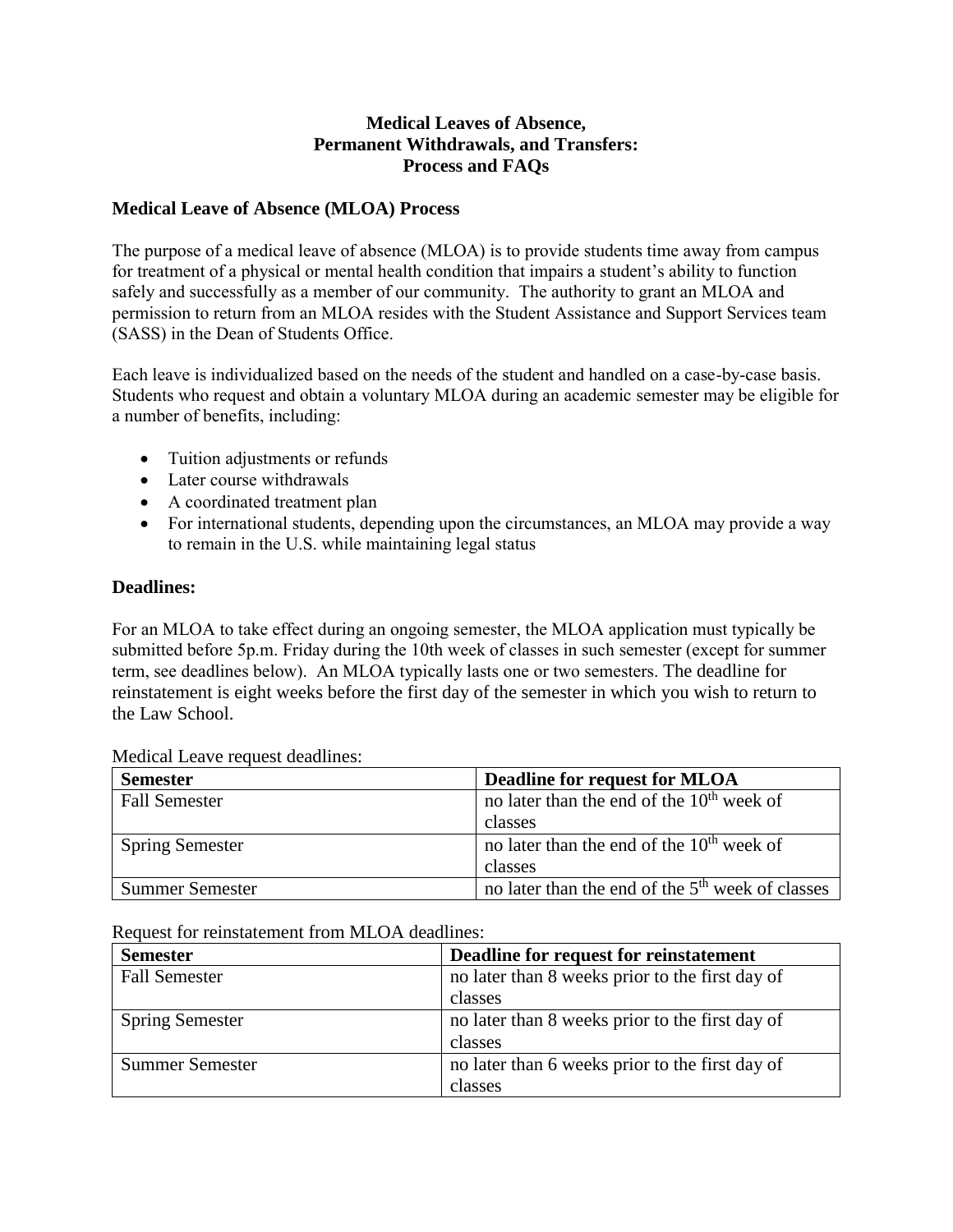Step 1 – Apply for MLOA:

You must first apply online [here.](http://www.northwestern.edu/counseling/clinical-services/leave-of-absence/)

Step 2 - Contact Counseling and Psychological Services (CAPS) or Health Services**:**

You must schedule an interview with CAPS (mental health-related leave requests) or Health Services (for physical health-related leaves) for evaluation.

CAPS Address: Abbott Hall Phone: 847.491.2151 [CAPS website](http://www.northwestern.edu/counseling/)

Chicago Student Health Services Address: 675 North St. Clair, Suite 18-200 Phone: 847.491.8100 Chicago Student [Health Services website](http://www-chicago.nuhs.northwestern.edu/)

You must sign releases that allow CAPS or Chicago Student Health to communicate with The SASS staff in the Dean of Students office regarding your diagnosis, prognosis, and proposed treatment.

Step 3 - Contact SASS Program:

After the CAPS or Health Services evaluation, students should contact the Evanston Dean of Students office for a MLOA appointment with one of the Assistant Deans in the SASS program.

SASS Program Address: 601 University Place, Room 40 Phone: 847.491.8430

The Assistant Dean in the SASS program will work with the Law School Student Services Department to ensure all necessary program and law school approvals are obtained. The Law School will then update the student's record to reflect that the student is on an approved medical leave of absence.

Once approved for leave by an Assistant Dean in SASS, students must schedule a meeting with the Law School Dean of Students office to meet with the Dean of Students or Assistant Dean of Students.

Law School Dean of Students Office: MC166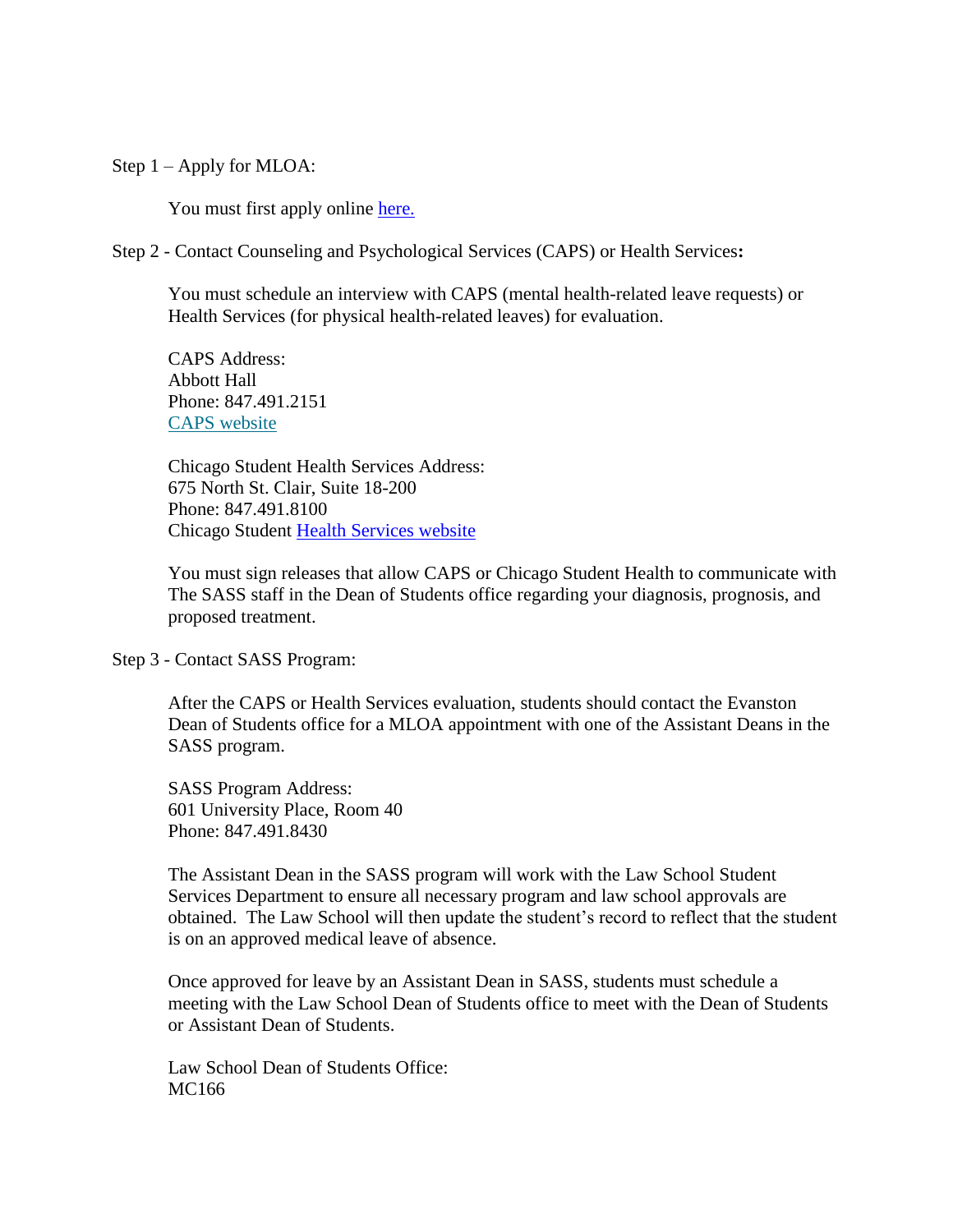Phone: 312.503.0785

Students must also schedule a meeting with their Career Strategy office [advisor.](http://www.law.northwestern.edu/professional-life/career/students/)

Students are also encouraged to consult with the Chicago Campus Financial Aid Office regarding the financial aid implications of MLOA.

Northwestern University Office of Financial Aid 710 N. Lake Shore Drive, Room 629 Chicago, IL 60611-3078 Phone: (312) 503-8722 Fax: (312) 503-8700 Email: [financial-aid-chicago@northwestern.edu](mailto:financial-aid-chicago@northwestern.edu)

#### **Determination:**

The Dean of Students Office will notify the student in writing of the determination as to the propriety of the leave. The approval for an MLOA will include some treatment expectations during the leave of absence which will be individually tailored to meet each student's situation. The DOS may notify other university departments of the student's change in status.

\*\*\*

#### **Submitting Applications for Reinstatement from MLOA**

Applications for reinstatement must be submitted to the Dean of Students office NO later than eight weeks before the start of the term in which you wish to return to the Law School. Applications for reinstatement will not be considered after the deadline. (Please note that course registration may or may not have already taken place at that point in time. The advance notice is necessary to make sure that you are properly enrolled in University systems and to allow for any required evaluation before you may return.)

Step 1 - Applying for Reinstatement From MLOA:

Complete the following [Request For Reinstatement From MLOA Form.](https://publicdocs.maxient.com/reportingform.php?NorthwesternUniv&layout_id=101)

Upon submission, the form will be routed to the appropriate Assistant Dean in SASS and the Associate Director of CAPS or Director of Health Services.

Step 2 - Contact Counseling and Psychological Services (CAPS) or Health Services:

The student must schedule an interview for reinstatement with CAPS (for mental health reasons) or Health Services (for physical health reasons) and provide documentation of treatment efforts/resolution. Students should also sign a release of information allowing their current treatment providers to speak with CAPS or Health Services staff.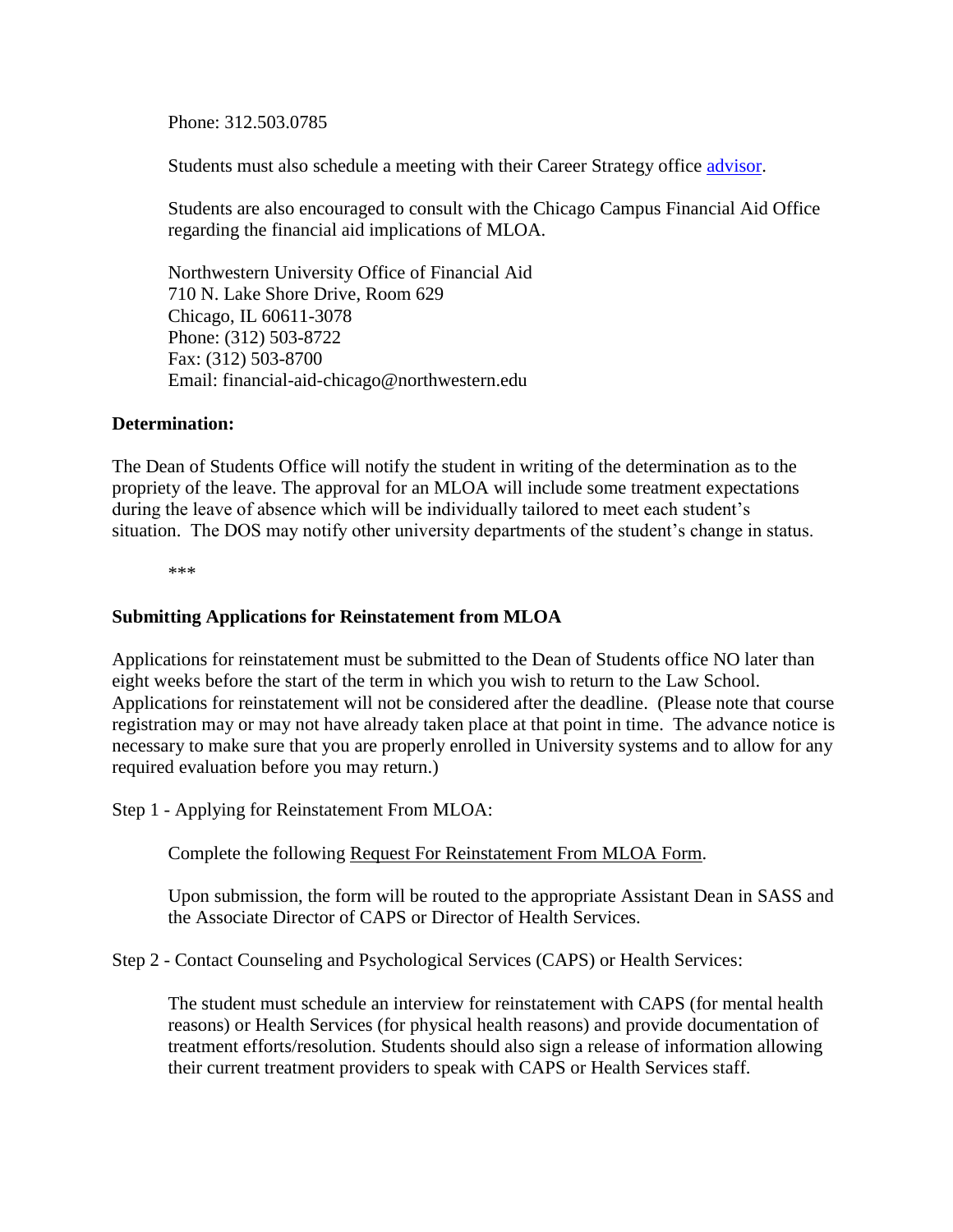CAPS Address: Abbott Hall Phone: 847.491.2151 [CAPS website](http://www.northwestern.edu/counseling/)

Chicago Student Health Services Address: 675 North St. Clair, Suite 18-200 Phone: 847.491.8100; Chicago Student [Health Services website](http://www-chicago.nuhs.northwestern.edu/)

Step 3 - Contact the Dean of Students' Office:

After the CAPS or Health Services evaluation, the student should contact the Dean of Students office for a reinstatement appointment with one of the Assistant Deans in the Student and Support Services (SASS) Office:

Dean of Students Office Scott Hall, 601 University Place, Room 40 Phone: 847.491.8430 [Dean of Students website](http://www.northwestern.edu/studentaffairs/dos/index.html)

#### **Determination:**

The Assistant Dean in SASS, based upon the recommendations from CAPS and/or Health Services, will make a determination regarding reinstatement. Reinstatement is based on the student's readiness to manage the rigorous academic program and safely function in our community. The Assistant Dean in SASS will consult with appropriate personnel in the Law School as necessary to help in making the reinstatement determination. The Dean of Students Office will notify the student and other necessary University offices in writing of the determination, and, if approved, whether any conditions will apply. If reinstatement is denied, the student may appeal the determination as described below.

#### **Appeal:**

If reinstatement is denied, the student may appeal the determination to the Law School Dean of Students (or his or her designee) within ten (10) business days of the decision. The appeal should be made in writing and should set forth the basis for the appeal. The Law School Dean of Students shall review the record and any additional information submitted by the student and renders a decision within ten (10) business days of receiving the appeal. The Dean of Students' decision shall be final.

#### **Permanent Withdrawals**

If you are considering a permanent withdrawal from law school, then you must first meet with the Law School Dean of Students or Assistant Dean of Student Services. If you decide to end your studies, then you must complete the Law School Leave form, obtain all necessary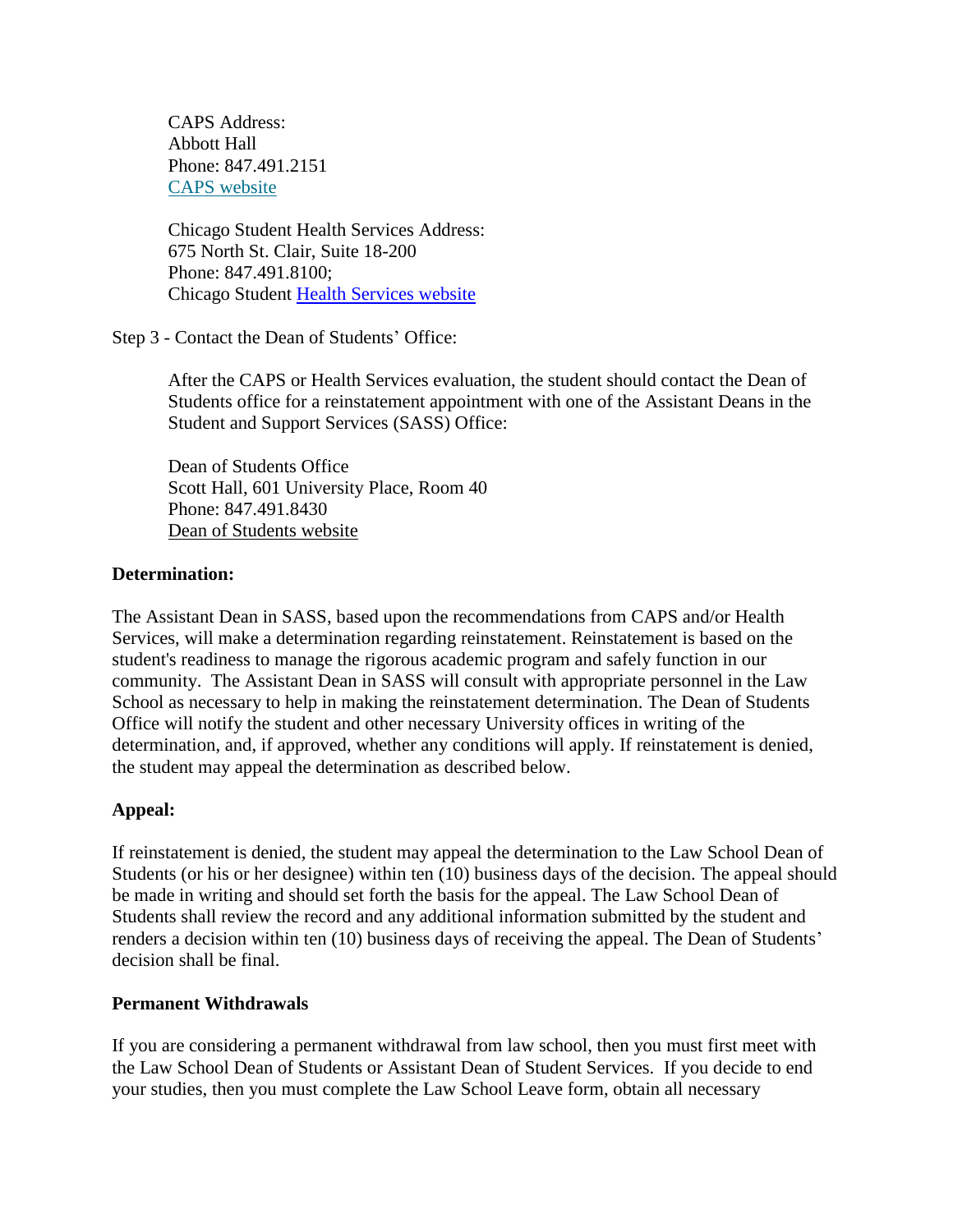signatures (some depend on your program or status), and return the form to Student Services for the final signature. Your tuition charge for that term is dependent upon the date of completion of the form. Your failure to complete the form in a timely fashion may decrease the amount of tuition returned to you.

# **Administrative Withdrawals**

A student who, without notice, fails to regularly attend class, and fails to respond to reasonable communications from the law school, may be permanently withdrawn from that course and, if this occurs in multiple courses, may be permanently withdrawn from the law school. Students withdrawn under such circumstances must re-apply to the law school in order to return to their studies.

# **FAQs**

1. When can I take a leave of absence?

The presumption is that students can complete their law studies within the established time frame for the program in which they are admitted. Students should take a leave when a medical or family issue arises that is incompatible with the timely and successful completion of their studies. Most leaves are due to medical reasons and require documentation of the medical condition. Personal leaves will be granted for good cause.

2. Is there a limit on the length of my leave?

Under ABA rules, you must complete your law studies with 84 months of when you start law school. A typical leave of absence is between one semester and one year. A leave in excess of one year must be supported by extraordinary circumstances.

3. Is there a limit on the number of leaves I can take?

Students may take one leave of absence during their time in law school. The expectation is that the student will address all issues during this leave and return able to complete his or her studies. Only in exigent circumstances will a student be permitted to take a second leave.

4. Can I take a leave in the middle of a semester? If so, what are the financial and transcript implications?

Leaves are permitted mid-semester but no later than 5p.m. Friday during the 10th week of classes in such semester. The date you take the leave has direct financial implications. You should contact both Student Accounts and Financial Aid with regard to those issues. If you take a leave after the end of the add/drop period, then your transcript may be marked with a W (withdrawn) for each course in which you were enrolled at the time of the leave. If you take a leave before the end of the add/drop period, then you will